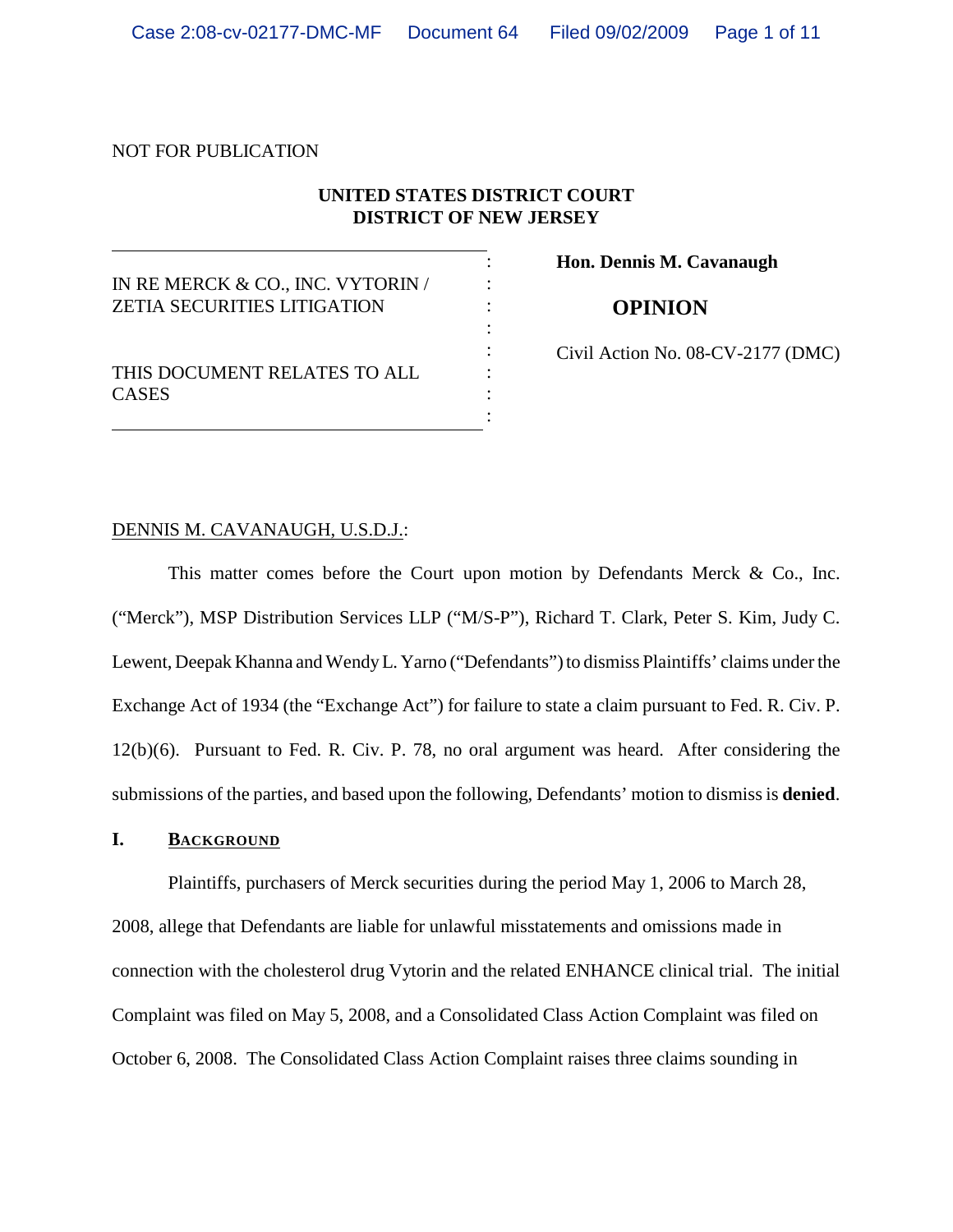fraud under Sections 10(b), 20(a) and 20A of the Exchange Act. Before the Court is Defendants' motion to dismiss the Consolidated Class Action Complaint pursuant to Fed. R. Civ. P. 12(b)(6).

### II. **LEGAL STANDARDS**

#### A. *Rule 12(b)(6)*

Courts considering a motion to dismiss pursuant to Fed. R. Civ. P. 12(b)(6) must determine whether the complaint contains sufficient factual matter, accepted as true, to "state a claim to relief that is plausible on its face." See Ashcroft v. Iqbal, 129 S. Ct. 1937, 1949 (2009). Facial plausibility exists when the plaintiff pleads factual content "that allows the court to draw a reasonable inference that the defendant is liable for the misconduct alleged." Id.; see also Marangos v. Swett, 2009 WL 1803264, \*2 (3d Cir. June 25, 2009). While the plausibility standard "is not akin to a probability requirement," it does require more than "a sheer possibility that a defendant has acted unlawfully." Iqbal, 129 S. Ct. at 1949.

Well-pleaded factual content is accepted as true for purposes of determining whether the complaint states a plausible claim for relief. See Warth v. Seldin, 422 U.S. 490, 501 (1975); Trump Hotels & Casino Resorts, Inc., v. Mirage Resorts Inc., 140 F.3d 478, 483 (3d Cir. 1998). This assumption does not apply, however, to legal conclusions or "[t]hreadbare recitals of the elements of a cause of action, supported by mere conclusory statements." See Iqbal, 129 S. Ct. at 1949; Marangos, 2009 WL 1803264, at \*2. Indeed, "where the well-pleaded facts do not permit the court to infer more than a mere possibility of misconduct, the complaint has alleged—but it has not shown—that the pleader is entitled to relief." See Iqbal, 129 S. Ct. at 1949; Marangos, 2009 WL 1803264, at \*2.

-2-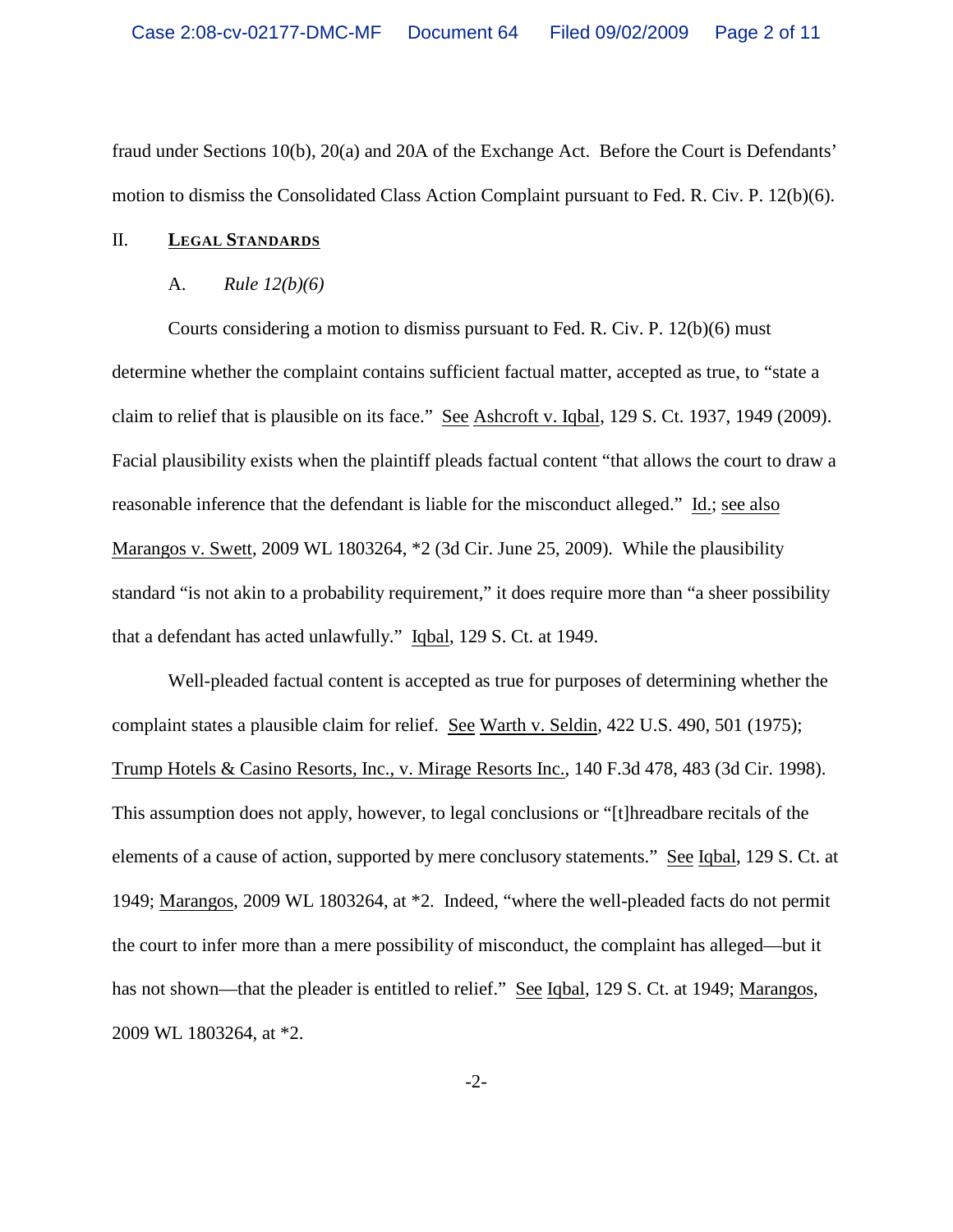#### B. *Section 10(b) of the Exchange Act*

Section 10(b) of the Exchange Act prohibits the use of fraudulent schemes or devices in connection with the purchase or sale of securities. See 15 U.S.C. § 78j(b). Rule 10b-5 makes it illegal, in connection with the purchase or sale of securities, to "make any untrue statement of a material fact or to omit to state a material fact necessary in order to make the statements made, in the light of the circumstances under which they were made, not misleading." See 17 C.F.R. § 240.10b-5. Claims under Section 10(b) and Rule 10b-5 must allege: (1) a material misrepresentation or omission; (2) *scienter*; (3) a connection with the purchase or sale of a security; (4) reliance; (5) economic loss; and (6) loss causation. See In re Suprema Specialties, Inc. Sec. Litig., 438 F.3d 256, 275 (3d Cir. 2006) (citing Dura Pharms., Inc. v. Broudo, 544 U.S. 336, 341–42 (2005)). "If a complaint fails to meet the stringent pleading requirements for sustaining a 10(b) claim, the appropriate sanction is dismissal." See Key Equity Investors, Inc. v. Sel-Lab Marketing Inc., 246 Fed. App'x 780, 785 (3d Cir. 2007).

#### C. *Rule 9(b)*

Because Section 10(b) claims sound in fraud, plaintiffs must also satisfy the heightened pleading standard of Fed. R. Civ. P. 9(b). Rule 9(b) requires that "in all averments of fraud or mistake, the circumstances constituting fraud or mistake shall be stated with particularity." In other words, plaintiffs asserting securities fraud claims must specify "the who, what, when, where and how" of the events at issue. See Key Equity Investors, 246 Fed. App'x at 784. This heightened pleading standard "give<sup>[5]</sup> defendants notice of the claims against them, provide<sup>[5]</sup> an increased measure of protection for their reputations, and reduce[s] the number of frivolous suits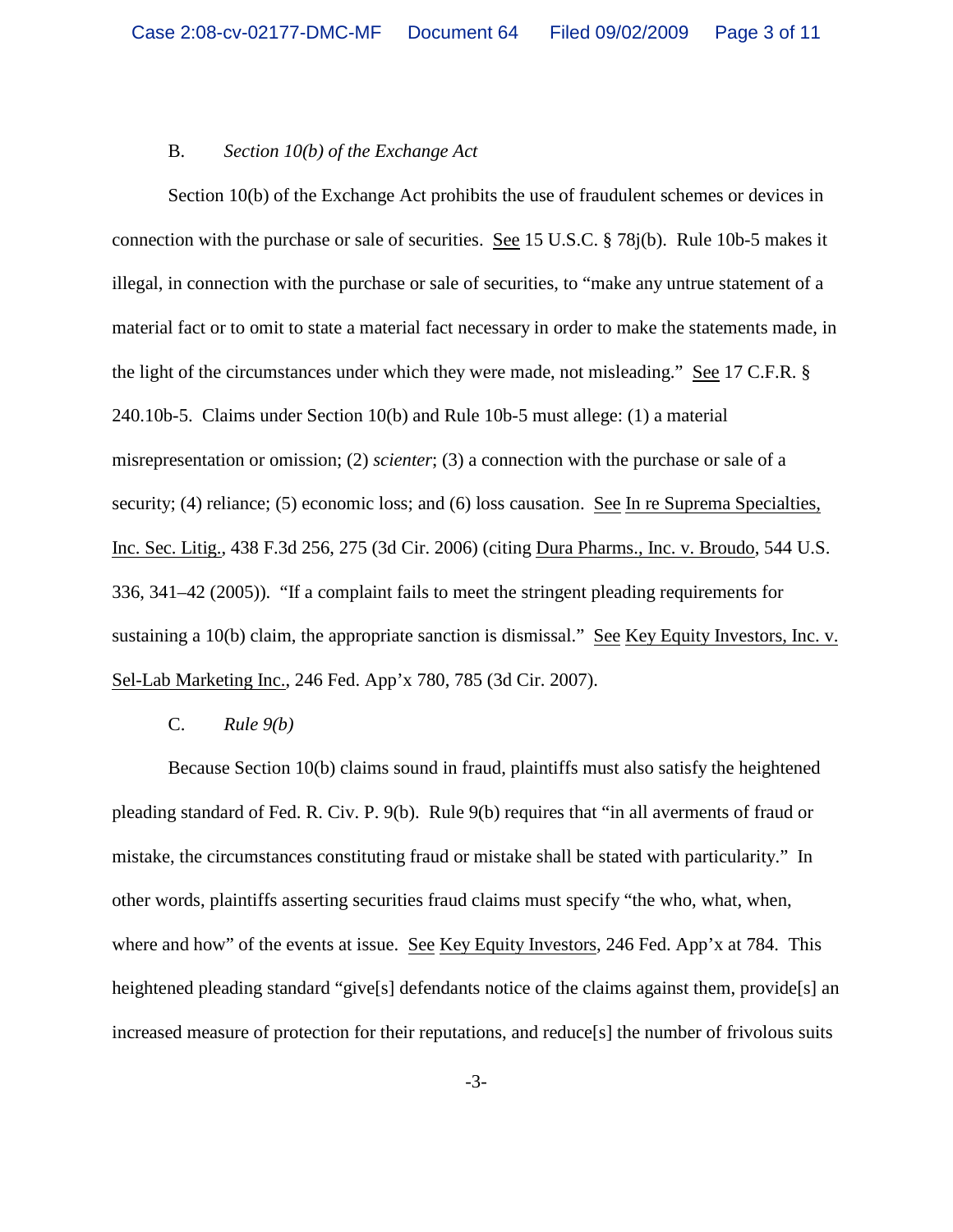brought solely to extract settlements." Id. at 784 n.5 (quoting In re Suprema Specialties, 438 F.3d at 270). The standard is "relaxed somewhat where the factual information is peculiarly within the defendant's knowledge or control." See In re Burlington Coat Factory Sec. Litig., 114 F.3d 1410, 1418 (3d Cir. 1996).

### D. *Private Securities Litigation Reform Act*

In addition to the requirements of Rule 9(b), claims of securities fraud must also satisfy the heightened pleading requirements of the Private Securities Litigation Reform Act (the "PSLRA"). The PSLRA requires that securities fraud claims set forth "each statement alleged to be misleading, the reason or reasons why the statement is misleading, and, if an allegation regarding the statement or omission is made on information or belief, the complaint shall state with particularity all facts on which that belief is formed." See 15 U.S.C. § 78u-4(b)(1); Key Equity Investors, 246 Fed. App'x at 784. With respect to *scienter*, the PSLRA requires that a plaintiff "state with particularity facts giving rise to a strong inference that the defendant acted with the required state of mind." See Key Equity Investors, 246 Fed. App'x at 784. A complaint may be said to create a "strong inference" of *scienter* "only if a reasonable person would deem the inference of *scienter* cogent and at least as compelling as any opposing inference one could draw from the facts alleged." See id. (quoting Tellabs, Inc. v. Makor Issues & Rights, Ltd., 551 U.S. 308, 324 (2007)).

### E. *Section 20(a) of the Exchange Act*

Section 20(a) "imposes joint and several liability on any person who controls a person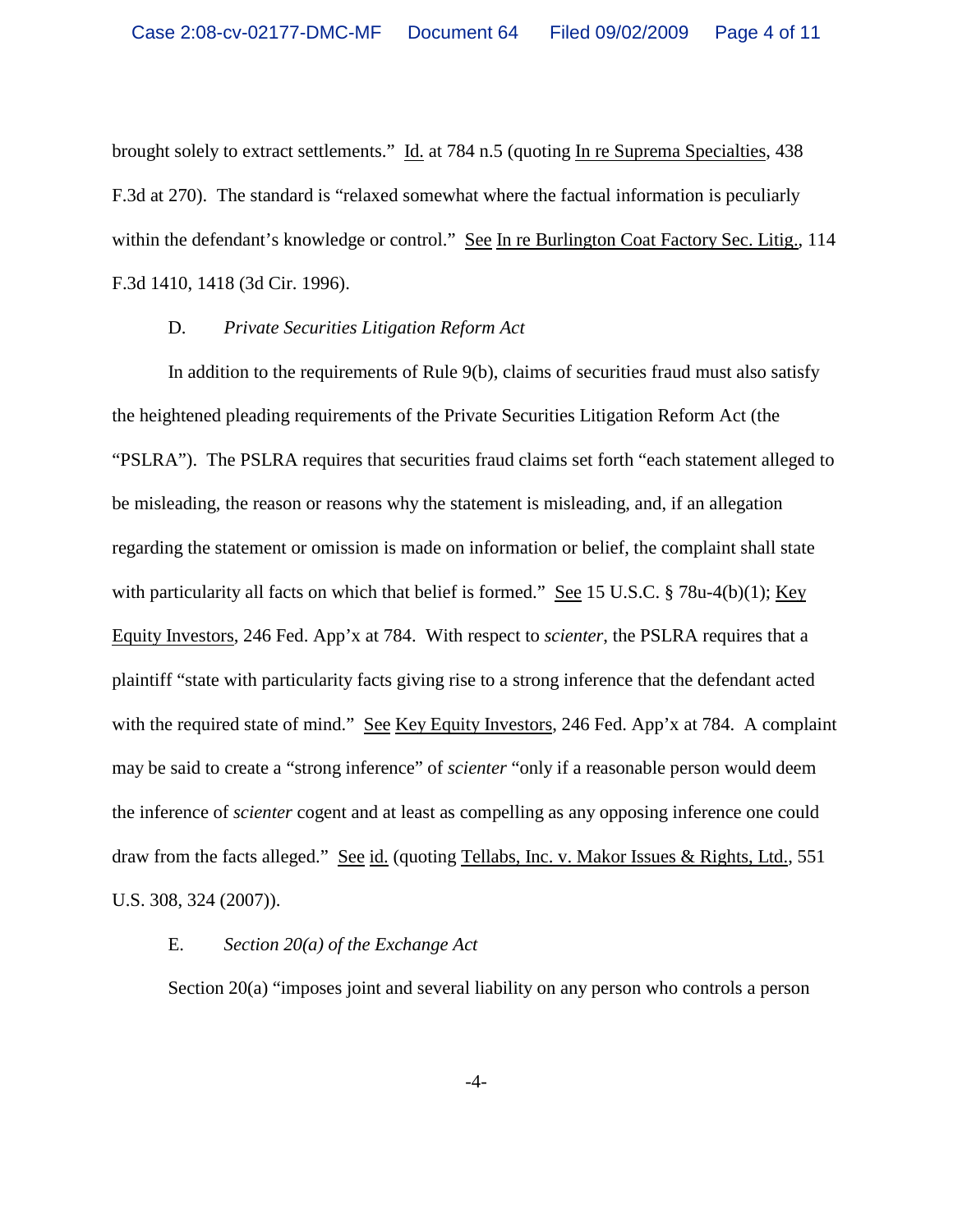liable under any provision of the [Exchange Act]." See In re Alpharma Inc. Sec. Litig., 372 F.3d 137, 153 (3d Cir. 2004) (internal quotations omitted). Claims under Section 20(a) must show: (1) "an underlying violation by a controlled person or entity"; and (2) "that the defendants are controlling persons, and that they were in some meaningful sense culpable participants in the fraud perpetrated by the controlled persons." See In re Cendant Corp. Sec. Litig., 60 F. Supp. 2d 354, 379 (D.N.J. 1999). Because Section 20(a) is a derivative offense, a predicate violation of the Exchange Act must exist in order for it to be applicable. See 15 U.S.C. § 78t(a).

#### F. *Section 20A of the Exchange Act*

Section 20A creates a private cause of action for contemporaneous traders to sue those who violated the Exchange Act or its rules by insider trading or tipping. See 15 U.S.C. § 78t-1; In re Cendant Corp., 60 F. Supp. 2d at 378. Similar to Section 20(a), "claims under [S]ection 20A are derivative, requiring proof of a separate underlying violation of the Exchange Act." See In re Advanta Corp. Sec. Litig., 180 F.3d 525, 541 (3d Cir. 1999). A plaintiff must allege: "(1) trading by a corporate insider; (2) a plaintiff who traded contemporaneously with the insider; and (3) that the insider traded while in possession of material nonpublic information, and thus is liable for an independent violation of the Exchange Act." See In re Cendant Corp., 60 F. Supp. 2d at 378 (internal quotations omitted).

#### **III. DISCUSSION**

Plaintiffs raise claims for securities fraud pursuant to Sections 10(b), 20(a) and 20A of the Exchange Act. This Court finds that Plaintiffs have properly pled all of their claims under the Exchange Act, therefore, Defendants' motion to dismiss is denied.

-5-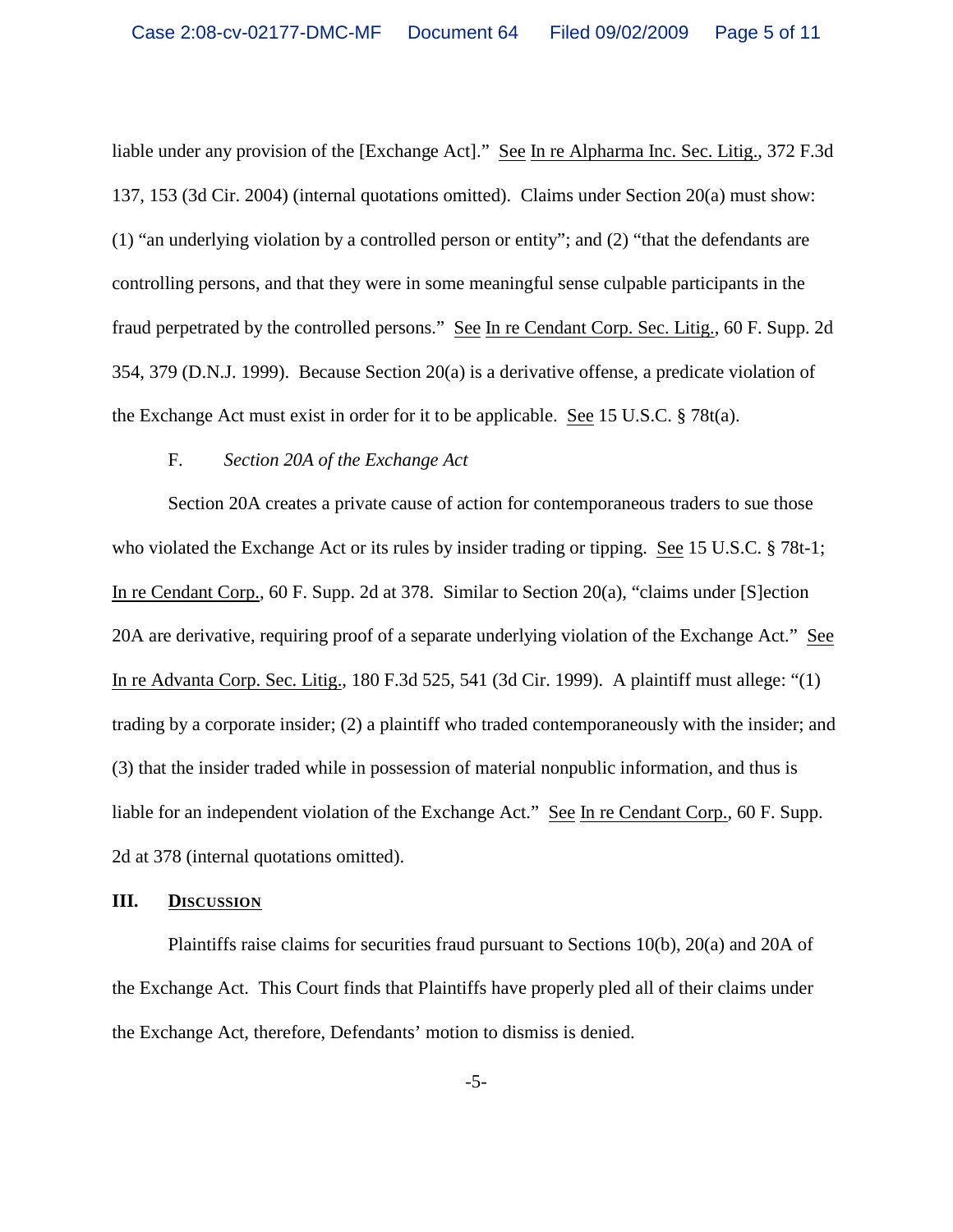#### A. *Section 10(b) Claims*

Defendants argue that Plaintiffs' securities fraud claims under 10(b) and 10b-5 should be dismissed because the Complaint fails to adequately plead: (1) that the ENHANCE results were material to Merck shareholders; (2) that the disclosure of those results caused the shareholders' loss; (3) that Defendants acted with the necessary *scienter*; (4) that Schering-Plough Corp.'s ("Schering") misrepresentations were made in connection with the purchase or sale of Merck stock; and (5) that M/S-P made false or misleading statements. The Court disagrees.

First, Plaintiffs have adequately pled that Defendants' failure to disclose the results of the ENHANCE study is a material omission. Material information is "information that would be important to a reasonable investor in making his or her investment decision." See Oran v. Stafford, 226 F.3d 275, 282 (3d Cir. 2000); Basic Inc. v. Levinson, 485 U.S. 224, 231–32 (1988). In the context of an efficient securities market, the Third Circuit has instructed courts to measure materiality "post hoc by looking to the movement, in the period immediately following disclosure, of the price of the firm's stock." See Oran, 226 F.3d at 282. But see In re Take-Two Interactive Sec. Litig., 551 F. Supp. 2d 247, 291–92 (S.D.N.Y. 2008) (noting that the Third Circuit's "special rule" for measuring materiality in the context of an efficient securities market "is a matter of significant doubt in [the Second] Circuit"). Here, Defendants argue that Plaintiffs failed to adequately allege a material misstatement or omission because the price of Merck's stock was not significantly affected by the March 9, 2007, January 14, 2008 or March 30, 2008 disclosures of the ENHANCE study results. Review of the Complaint, however, reveals that Plaintiffs did indeed allege significant drops in the price of Merck's stock following the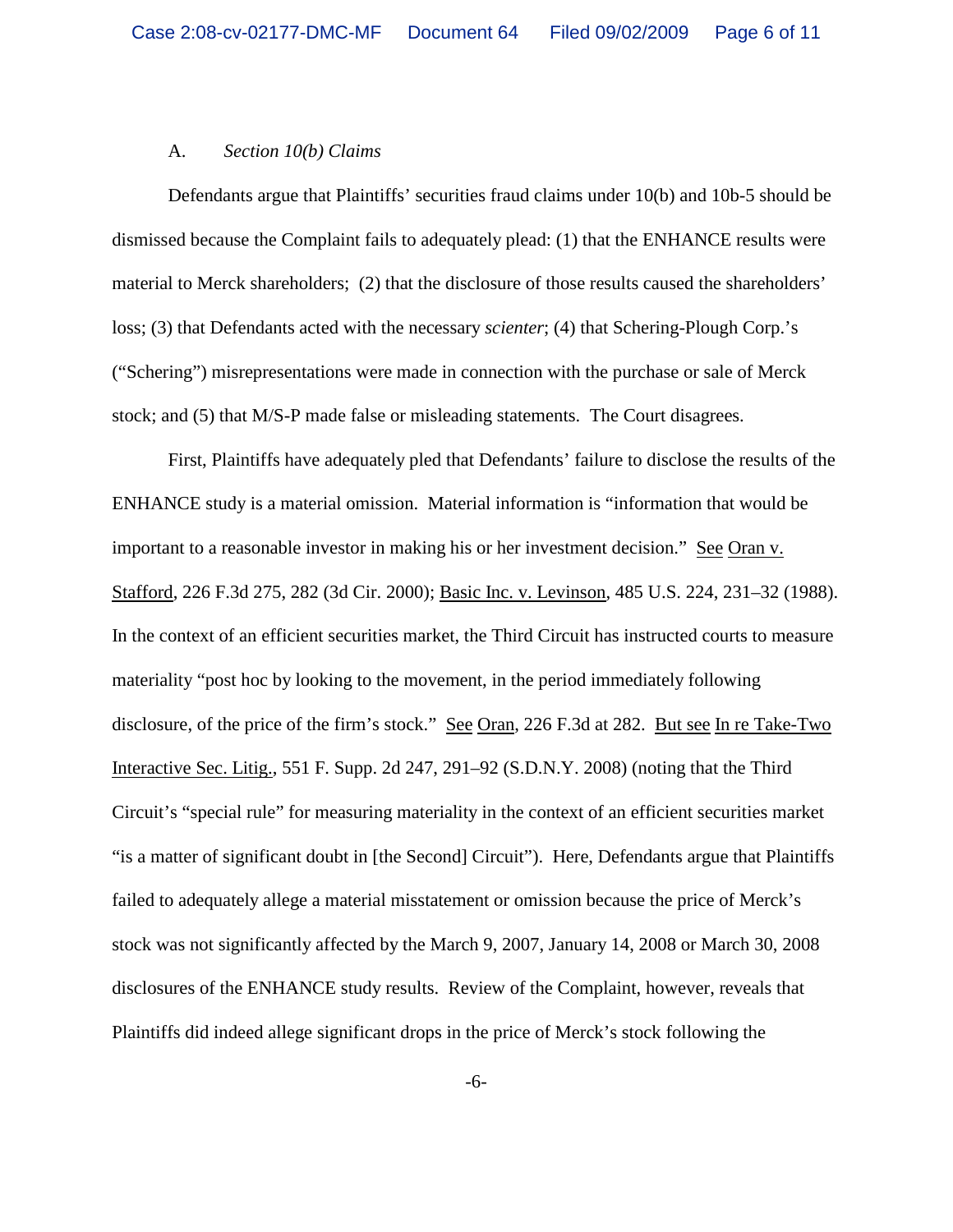disclosures, including a 12% decline within five days of the January 14 disclosures, and a 15% decline within three days of the March 30 disclosures. See, e.g., In re Merck & Co., Sec. Litig., 432 F.3d 261, 269 (3d Cir. 2005) (noting that the "period immediately following disclosure . . . does not mean instantaneously" while measuring stock volatility over a course of days). Accordingly, because Plaintiffs adequately allege that Merck's stock price experienced significant drops "immediately following" disclosure of the ENHANCE study test results, the Court finds it "plausible on its face" that Defendants' misstatements and omissions relating thereto were indeed "material."

Second, the Court finds that Plaintiffs have adequately alleged loss causation. Plaintiffs raising a claim for securities fraud must plead a "causal connection" between the alleged misrepresentation and the loss. See Dura, 544 U.S. at 342, 346-47. Echoing their materiality argument, Defendants argue that because Merck's stock price declined by less than 0.2% on March 9, 2007 and January 14, 2008, two of the days on which the ENHANCE results are alleged to have been publicly disclosed, Plaintiffs cannot demonstrate that any loss in value to shareholders was caused by Defendants' alleged misstatements and omissions concerning ENHANCE. As stated above, however, the Complaint adequately alleges that Merck's stock price experienced significant declines in the period "immediately following" the ENHANCE disclosures on January 14 and March 30, 2008. Accordingly, Defendants' motion to dismiss on this basis is also denied.

The Court also finds that Plaintiffs have raised sufficient facts to create a "strong inference" of *scienter* that is "at least as likely as any plausible opposing inference." See Tellabs,

-7-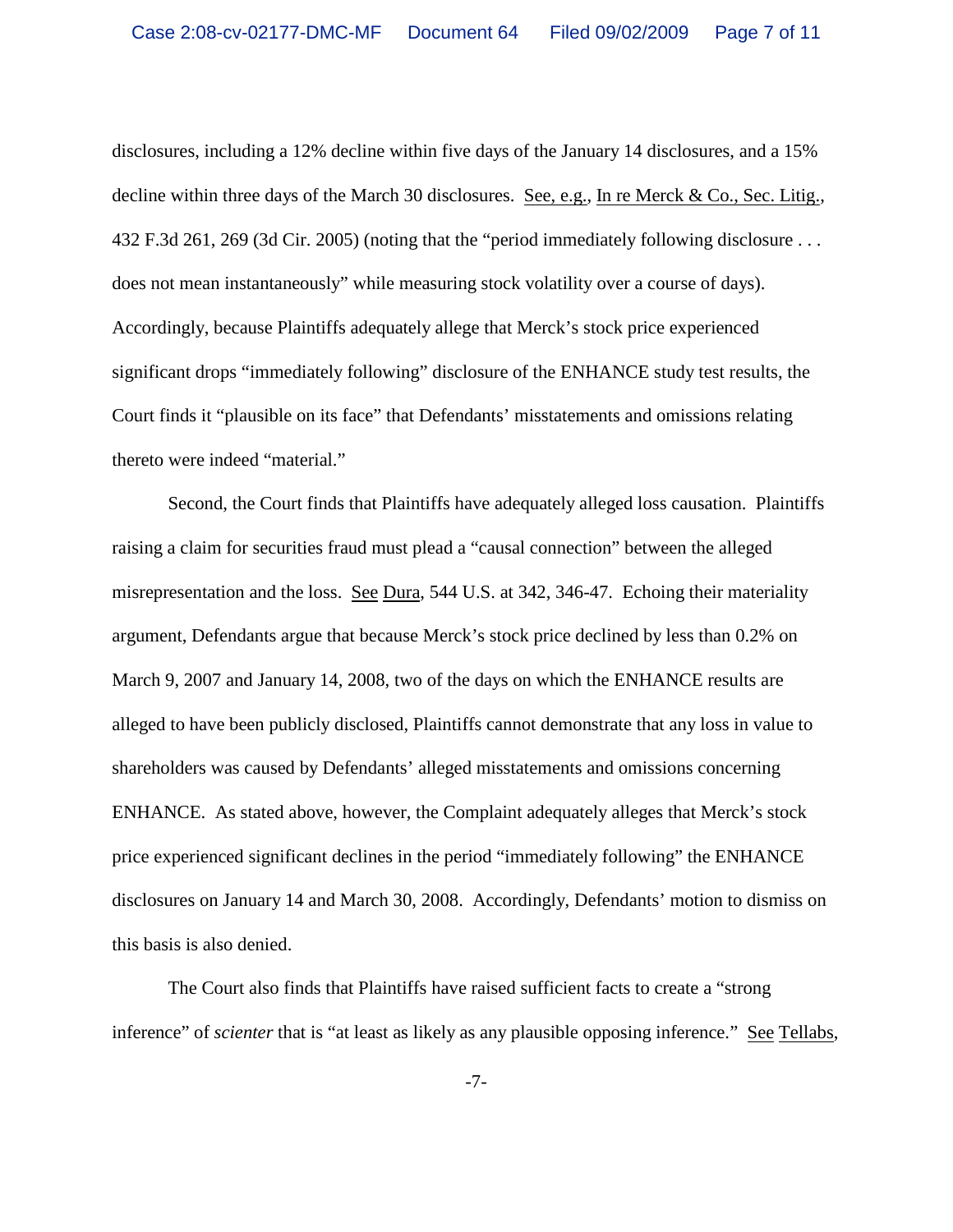551 U.S. at 328. *Scienter* is a "mental state embracing intent to deceive, manipulate, or defraud, and requires a knowing or reckless mind." See Institutional Investors Group v. Avaya, Inc., 564 F.3d 242, 252 (3d Cir. 2009) (internal citations omitted). Here, the Complaint includes a series of specific factual allegations demonstrating that Defendants had knowledge of the ENHANCE study results prior to its December 2007 unblinding and that they took actions to delay and manipulate the release of those results, including, for example, that Defendants Yarno, Lewent and Clark engaged in "suspicious" insider trading, and that Defendants had substantial opportunity to engage in fraudulent acts due to their executive-level positions at Merck and Merck's control over the ENHANCE data.Defendants dispute many of these allegations, arguing that they lack sufficient particularity to satisfy the heightened pleading standards of Rule 9(b) and the PSLRA, and that, in any event, the only plausible inference to be drawn therefrom is that Defendants' actions were "fully consistent with non-fraudulent, responsible scientific inquiry." At the motion to dismiss stage, however, the Court is obliged to accept all factual allegations in the Complaint as true, and to determine whether such allegations "state a claim to relief that is plausible on its face." Here, the Court finds that the inference of *scienter* created by Plaintiffs' allegations is "at least as compelling" as any other plausible inference that may be drawn therefrom, including Defendants' contention that it was simply acting in the name of "responsible scientific inquiry." Accordingly, Defendants' motion to dismiss on this basis is denied.

Nor does the Court find any merit in Defendants' terse arguments that the Complaint does not allege misrepresentations made in connection with the purchase or sale of Merck stock, and

-8-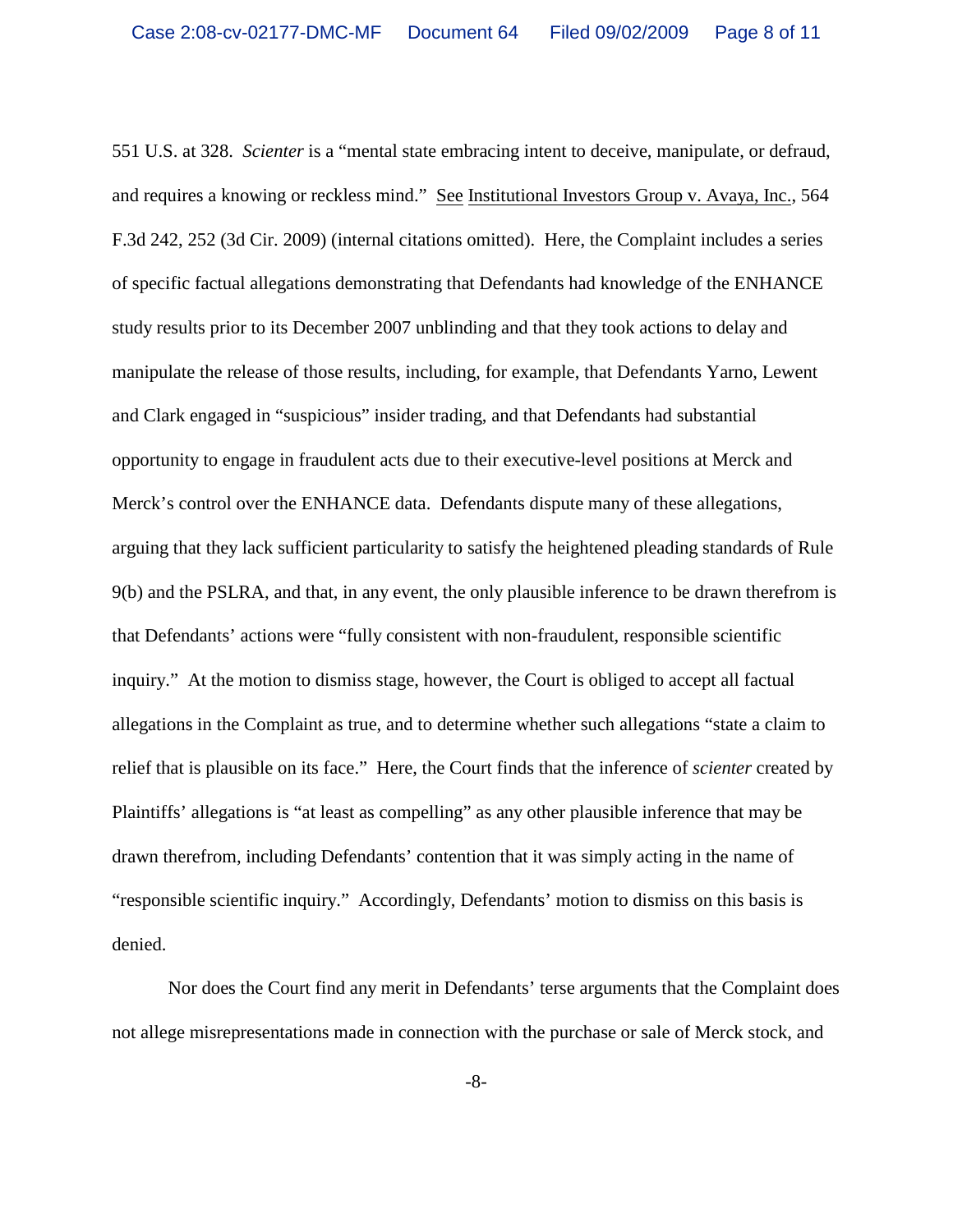that Plaintiffs have failed to allege any false or misleading statements by M/S-P. First, with respect to Section 10(b)'s requirement that the statements at issue be made "in connection with the purchase or sale of any security," the Court finds that Schering's alleged statements relating to Vytorin and ENHANCE could be imputed to Merck due to its status as a party to the M/S-P joint venture set up to develop and market Vytorin. See, e.g., United States v. USX Corp., 68 F.3d 811, 826 (3d Cir. 1995). For similar reasons, the Court finds that the misstatements and omissions alleged against the officers and directors of Merck and Schering concerning ENHANCE and Vytorin could be attributable to the M/S-P joint venture. Accordingly, Defendants' motion to dismiss the Section 10(b) claim is denied.

#### B. *Section 20(a) Claims*

Defendants next argue that the controlling person claims under Section 20(a) against Defendants Clark, Kim, Lewent, Khanna and Yarno (the "Individual Defendants") must be dismissed because Plaintiffs failed to allege a predicate violation of the Exchange Act or that the Section 20(a) Defendants were "culpable participants" therein. The Court disagrees. Claims under Section  $20(a)$  must show: (1) "an underlying violation by a controlled person or entity"; and (2) "that the defendants are controlling persons, and that they were in some meaningful sense culpable participants in the fraud perpetrated by the controlled persons." See In re Cendant Corp., 60 F. Supp. 2d at 379. Here, the Court has already held that the Complaint states a viable claim against Merck for violations of the Exchange Act. Additionally, the Court finds that the Complaint adequately alleges both that the Individual Defendants exercised control over Merck based upon their executive-level positions within the Company and that they could be culpable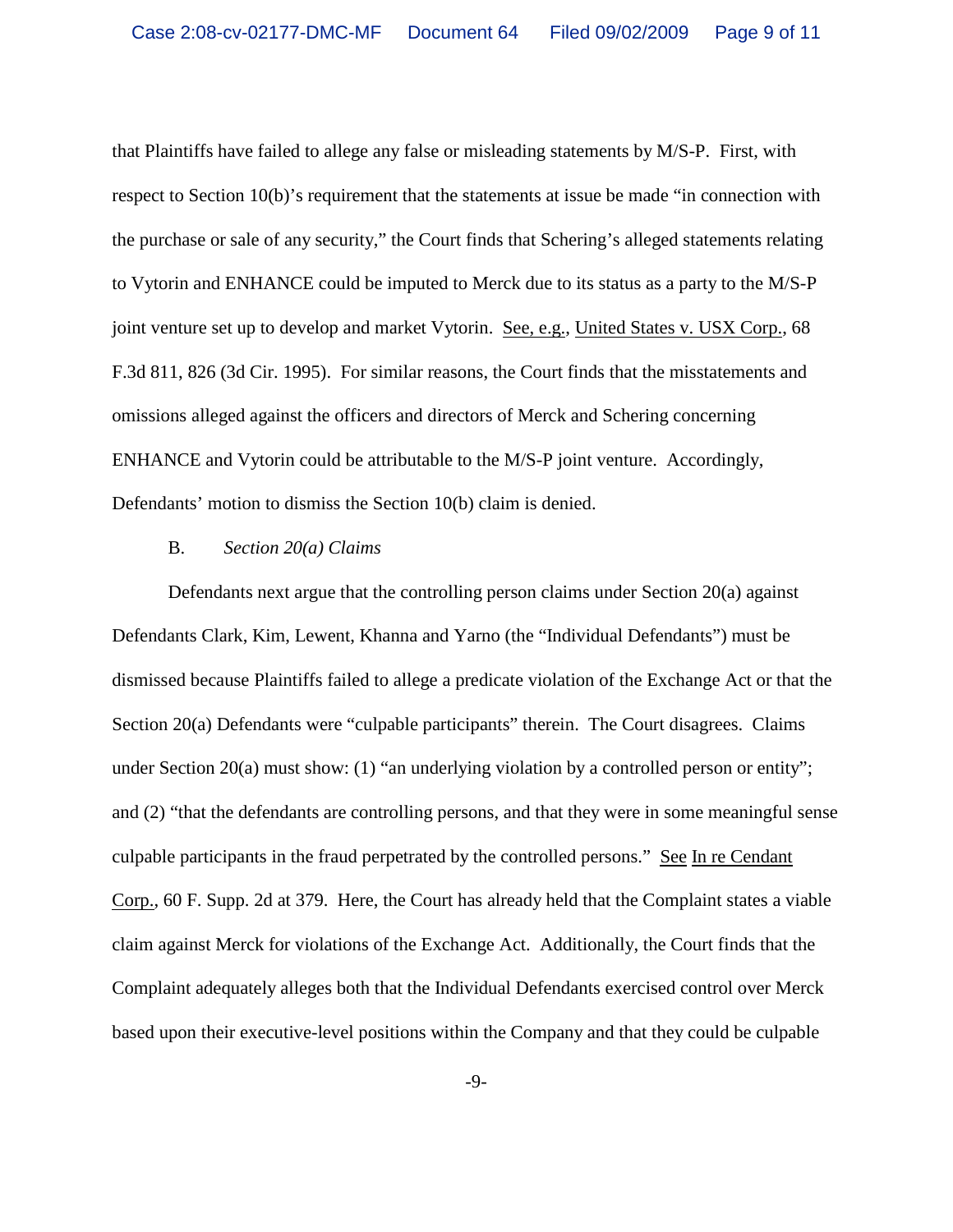participants in Merck's underlying violations of the Exchange Act. Accordingly, Defendants' motion to dismiss the Section 20(a) claims is denied.

## C. *Section 20A Claims*

Defendants' motion to dismiss the Section 20A claims against Defendants Clark, Lewent, Yarno and Merck is denied. Claims for insider trading under Section 20A must allege: (1) a predicate violation of the Exchange Act; (2) that the plaintiff traded contemporaneously with the insider; and (3) that the insider was in possession of material nonpublic information. See In re Cendant Corp., 60 F. Supp. 2d at 378. The Court has already held that the Complaint properly alleges a predicate violation of Sections 10(b) and 20(a) against Clark, Lewent and Yarno. Additionally, the Complaint states with particularity that each of the Section 20A Defendants sold stock contemporaneously with certain Plaintiffs while possessing material, non-public information about the ENHANCE study results. See 15 U.S.C. § 78t-1(a). The Complaint also states a viable claim for "tipping" against Merck because it alleges that Merck communicated the results of the ENHANCE study to the Section 20A Defendants while failing to disclose that information to investors. See 15 U.S.C. § 78t-1(c). Accordingly, Defendants' motion to dismiss the Section 20A claims is denied.